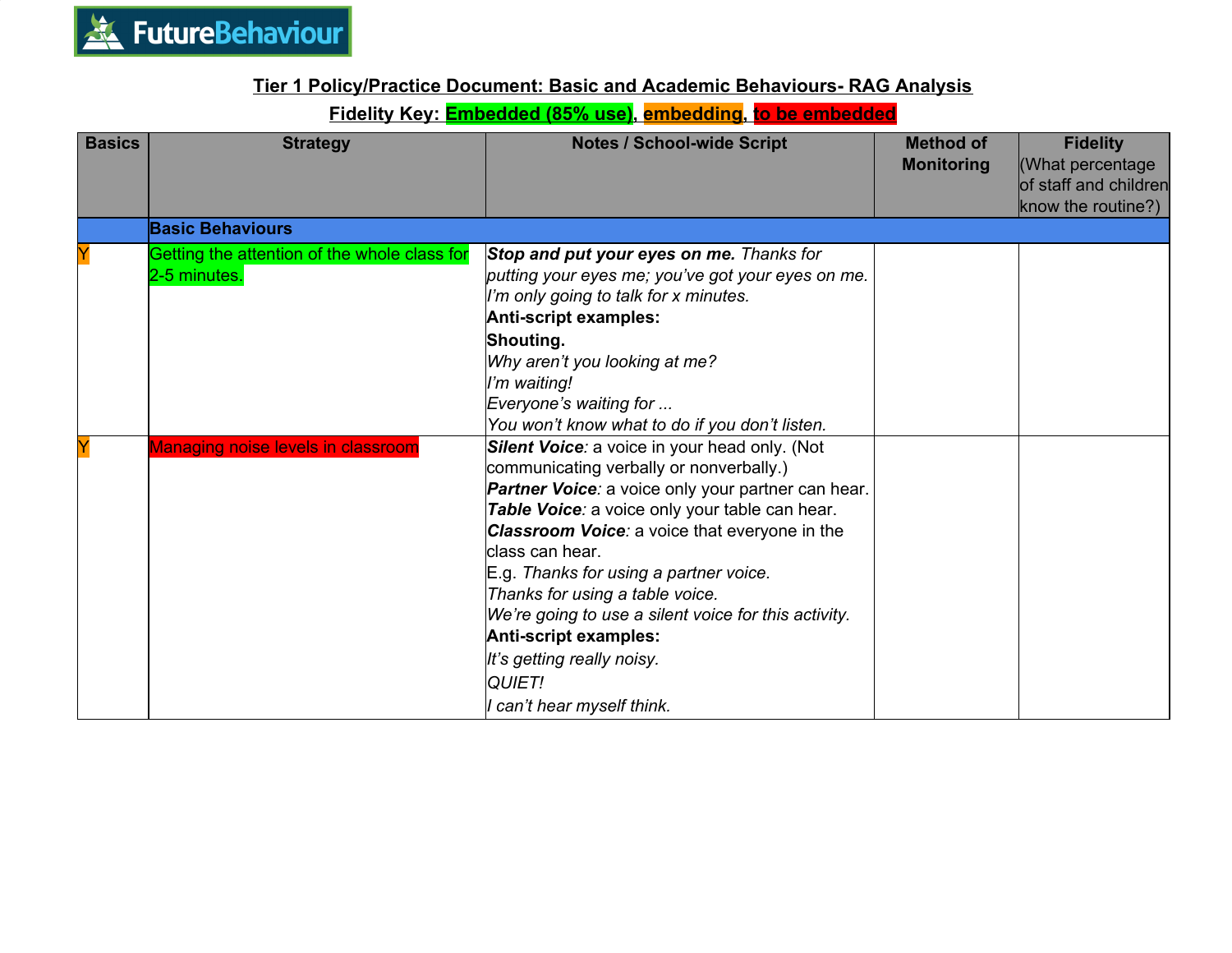

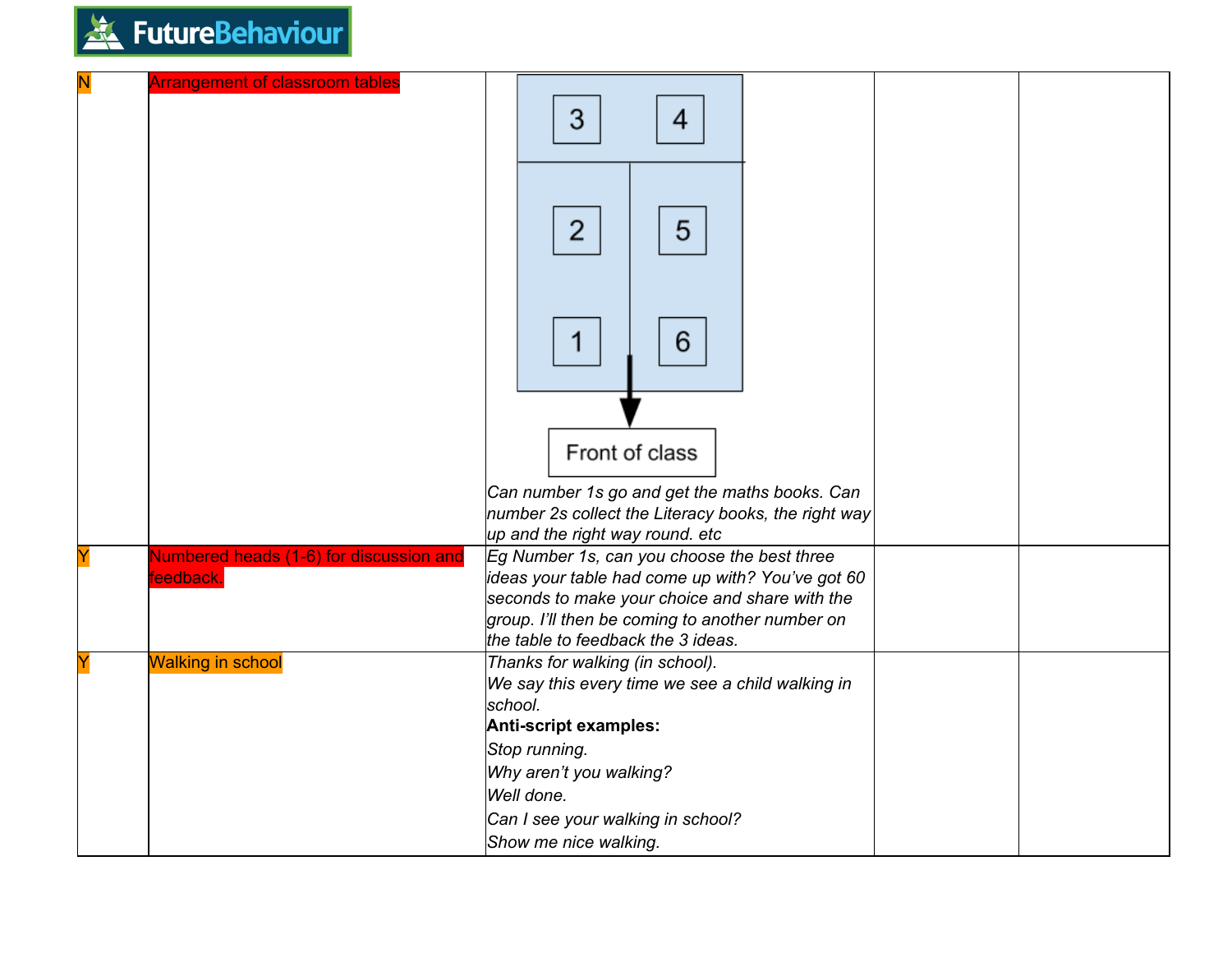| Giving warnings with a reminder of the rule<br>and use of the language of fairness.                                                    | Pam, warning. The instruction is to use a silent<br>voice.<br>Or Pam, that's your second warning. The<br>instruction is use a silent voice. Can you sit on<br>your own for 5 minutes. Thank you.<br>I will be fair on you.<br>Anti-script examples:                                                                                                                                                                                                                                              |  |
|----------------------------------------------------------------------------------------------------------------------------------------|--------------------------------------------------------------------------------------------------------------------------------------------------------------------------------------------------------------------------------------------------------------------------------------------------------------------------------------------------------------------------------------------------------------------------------------------------------------------------------------------------|--|
|                                                                                                                                        | Warning; you were talking.                                                                                                                                                                                                                                                                                                                                                                                                                                                                       |  |
|                                                                                                                                        | Warning; do you know why you got that.                                                                                                                                                                                                                                                                                                                                                                                                                                                           |  |
| Use of "Thanks for" as a way to increase<br>positive to negative ratio (Ideal minimum of<br>10:1 positive to negative.) Also used as a | Eg Thanks for using a partner voice.<br>Thanks for putting eyes on me.<br>Anti-script examples:                                                                                                                                                                                                                                                                                                                                                                                                  |  |
| way to cue warnings.                                                                                                                   | Thanks. (Thanks for is 100 times more<br>effective.)                                                                                                                                                                                                                                                                                                                                                                                                                                             |  |
|                                                                                                                                        | Well done.                                                                                                                                                                                                                                                                                                                                                                                                                                                                                       |  |
|                                                                                                                                        | Good girl; good boy.                                                                                                                                                                                                                                                                                                                                                                                                                                                                             |  |
| 3:1 CWR to Warnings ratio                                                                                                              | Staff aim to give 2-3 times as many CWR as                                                                                                                                                                                                                                                                                                                                                                                                                                                       |  |
|                                                                                                                                        | warnings, focusing on giving most CWR to those<br>students most likely to get warnings/ those getting                                                                                                                                                                                                                                                                                                                                                                                            |  |
|                                                                                                                                        | most warnings.                                                                                                                                                                                                                                                                                                                                                                                                                                                                                   |  |
| Response when children tell-tales                                                                                                      | The Investigation Test:<br>Has anyone been hurt, either physically or<br>verbally?<br>Has anything been damaged?<br>Has anything been stolen?<br>If yes, refer to Learning Mentors.<br>If not, remind everyone of the rules. Eg If someone<br>has reported bad language, gather all those who<br>may have been involved and remind them all of the<br>instructions. Then monitor the group and deliver<br>consequences as necessary.<br>Anti-script examples:<br>What's been going on over here? |  |
| <b>Classroom Management</b>                                                                                                            |                                                                                                                                                                                                                                                                                                                                                                                                                                                                                                  |  |
|                                                                                                                                        | Beginning of each lesson or session will begin with<br>a Do Now. These tasks should require no input                                                                                                                                                                                                                                                                                                                                                                                             |  |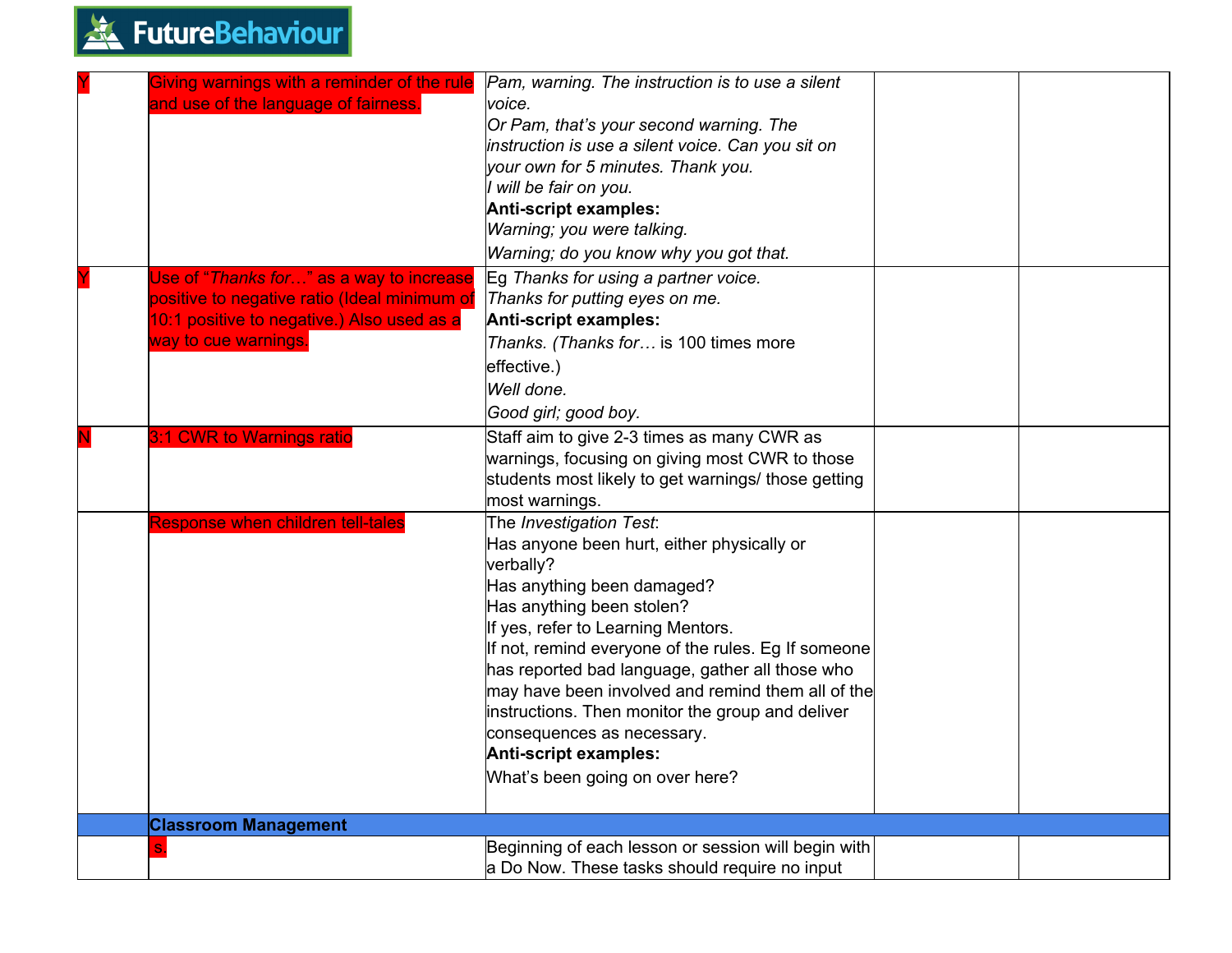

|                                           | from the teacher. Children expected to settle down<br>to an activity straight away when they enter the<br>classroom.                                                |
|-------------------------------------------|---------------------------------------------------------------------------------------------------------------------------------------------------------------------|
|                                           | Most effective when routine is consistent.                                                                                                                          |
| <b>Board = Paper</b>                      | Background on flipcharts should mimic the paper<br>in the children's books. E.g. Lined paper for<br>English lessons and squares for Maths lessons.                  |
| <b>Children speak in standard English</b> | Children who use the incorrect subject-verb<br>agreement e.g. We was playing. I done it<br>yesterday should be corrected and ask to repeat<br>the correct sentence. |
|                                           | E.g.<br>Child: I done my homework last night.<br>Teacher: You mean, I did my homework last night.<br>Child: I did my homework last night.                           |
|                                           | Anti-script examples:<br>Say it properly.<br>That's not how you say it.                                                                                             |
| <b>Presentation in Books</b>              | Maths: Children write in pencil<br>All other subjects: KS1 write in pencil, KS2 write in<br>black pen.                                                              |
|                                           | Maths:<br>Short date- aligned left<br>Miss a line<br>LI: (No capital letter after the colon)<br>Target card number                                                  |
|                                           | English:<br>Long date Monday 14th May 2018- aligned<br>left<br>Miss a line<br>LI: (No capital letter after the colon)                                               |
|                                           |                                                                                                                                                                     |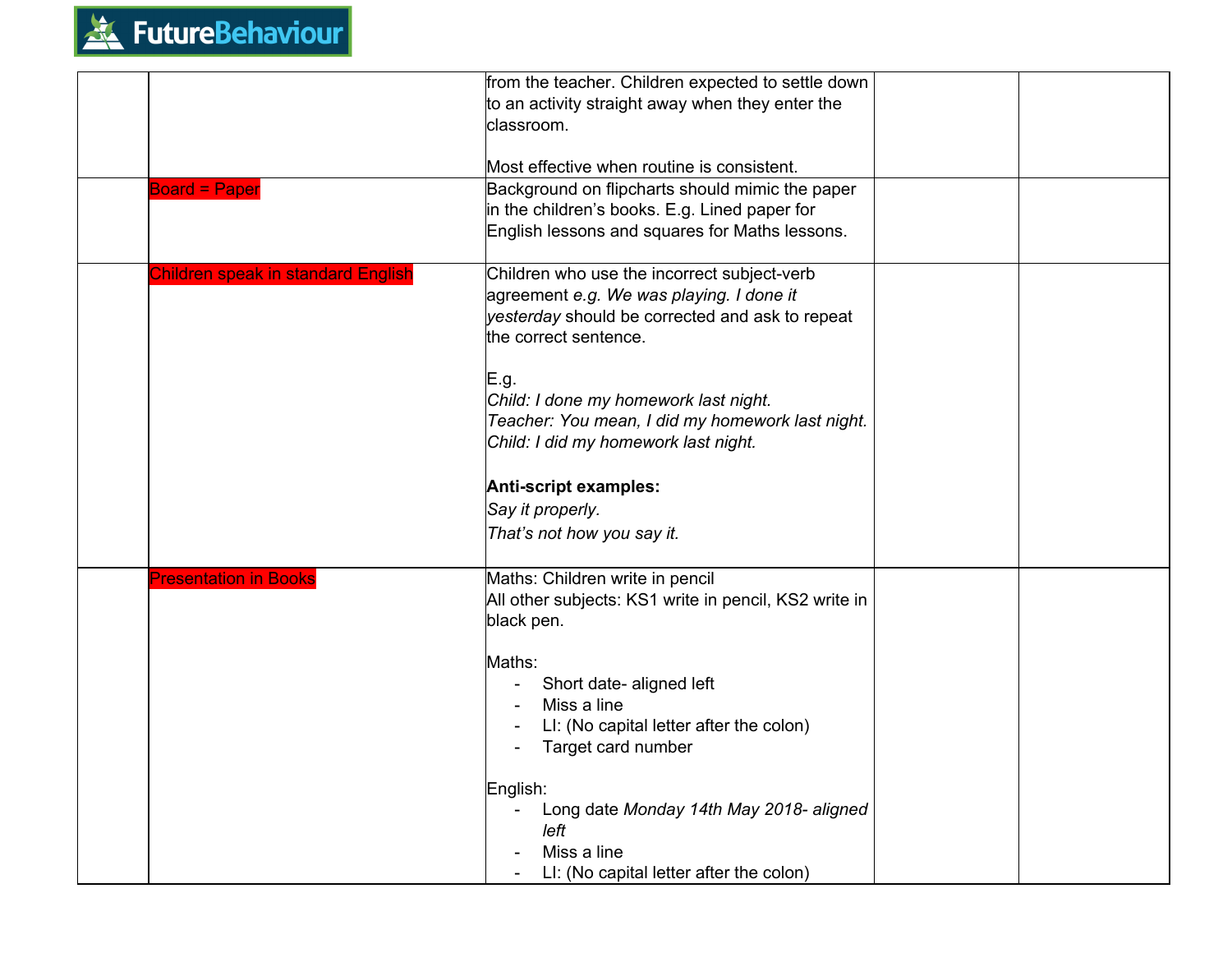

|                                                                                                                                                                                                                                                               | *All dates and LIs to be underlined with a pencil<br>land a ruler.<br>Examples stuck in front of Maths and English<br>books showing school expectations, alongside<br>calendar so children never need to ask for the<br>date.                                                                                                                                            |  |
|---------------------------------------------------------------------------------------------------------------------------------------------------------------------------------------------------------------------------------------------------------------|--------------------------------------------------------------------------------------------------------------------------------------------------------------------------------------------------------------------------------------------------------------------------------------------------------------------------------------------------------------------------|--|
| Response when students say they are<br>stuck.                                                                                                                                                                                                                 | Maths: Mild, medium hot with answers: "I'll help<br>when you've done five questions."                                                                                                                                                                                                                                                                                    |  |
| Response when students say they have<br>finished their work.                                                                                                                                                                                                  |                                                                                                                                                                                                                                                                                                                                                                          |  |
| Response when student asks to go to the<br>toilet.                                                                                                                                                                                                            |                                                                                                                                                                                                                                                                                                                                                                          |  |
| Response when student asks to go for a<br>drink.                                                                                                                                                                                                              |                                                                                                                                                                                                                                                                                                                                                                          |  |
| Regular checks of pupils' progress within<br>lesson using Random Pupil Chooser. Cut<br>and paste class list, save and share the link                                                                                                                          | I'll be asking chosen students to come and show<br>me their work and I'll be putting in under the<br><b>N</b> isualiser.<br><b>Random Name Selector</b><br>Change Names Save and Share About<br>Timer: 3 Seconds; Font: Verdana<br>Go!<br>Linda Harris<br>Remove name from list<br>George Phillips<br>Donald Scott<br><b>Charles Carter</b><br>Ronald Lee<br>Kevin White |  |
| Talk tasks:<br>Peer-work forms at least part of lesson.<br>Children know their partners eg 1-2, 3-4,<br>5-6. Specific questions for 30 secs?<br>When appropriate, planning includes<br>checklists or check-points, for<br>students/peers to evaluate/improve. |                                                                                                                                                                                                                                                                                                                                                                          |  |